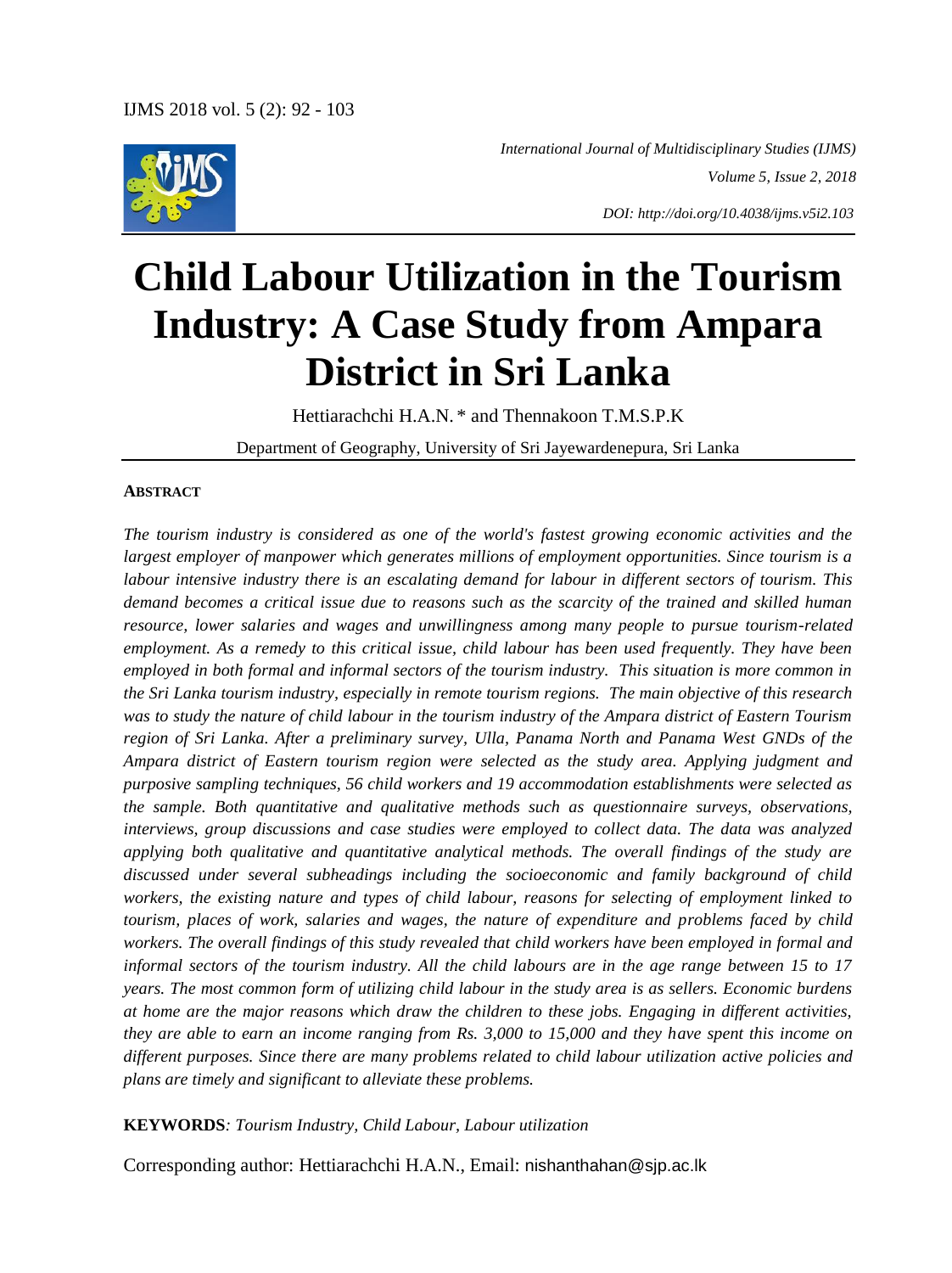## **1. INTRODUCTION**

The tourism industry is considered as one of the world's fastest growing economic activities and the largest employer of manpower which generates millions of employment opportunities. Since tourism has been identified as a significant strategy in the process of socio-economic development, it has received much attention in both developed and developing countries. At the same time, tourism has been identified as a labour intensive industry since it is a valuable source of creating more employment opportunities. As a result, there is an escalating demand for labour in different sectors of the tourism industry. But a vacuum has been created by the scarcity of trained and skilled human resource to fulfil this demand. Another issue which creates this situation is that skilled labour hesitates to join and start a career in this field due to the lower salaries and wages. To cater to this demand and to fill the vacuum, child labour has now being identified as a good solution and it is presently being commonly used in different sectors of the tourism industry. Hence, using of child labour in different tourismrelated activities is a common practice in most of the developing countries. In many occasions, children have been forced to work as carrying heavy baggage of travelers, work in tourism-related construction sites, cleaning accommodation establishments, maintaining of tourist sites including adventure parks, watchers of tourist attractions and vehicle parks, janitors of sanitary complexes, beach cleaners and beach boys.

The tourism sector of Sri Lanka too has been gaining more and more important in the economy of the country. Over the last few years, it has become a more prominent activity in the economic agenda of the country and has been identified as a valuable source of creating more employment opportunities. Although the Sri

Lankan tourism industry plays a vital role in creating many positive impacts there are many constraints to be overcome. Among them, the scarcity of skilled human resource is a predominant issue. Due to a number of reasons, Sri Lankan tourism industry too has now faced many difficulties in finding skilled labour to cater to the increasing demand in the industry. Remote tourist regions located away from the core of the country and the destinations with poor facilities faced this problem more than others. Similarly, skilled labour hesitates to join the tourism related careers due to lower salaries and wages. Therefore, employing child labour in different activities has now become more common in different tourist destinations especially in remote destinations.

## **2. LITERATURE REVIEW**

According to the International Labour Organization (2017), throughout the world, around 218 million children have been employed to work in different sectors. Recently, there has been a renewed universal concern about the presence and impact of child labour from international and national organizations, politicians, activists and academics alike. Research on utilizing of child labour in the industrial sector began to expand rapidly during the past decade  $(2000 - 2010)$ . This growth was also reflected in the research of tourism and hospitality sectors. This rapid expansion of child labour research has attracted the attention of a growing number of researchers and policymakers in the same field.

As cited by Hagedoorn (2013) the ILO and other international organizations generally define child labour as work that deprives children of their childhood, their potential and their dignity, and that is harmful to their physical and mental development. A key aspect of child labour is that it is likely to interfere with children's right to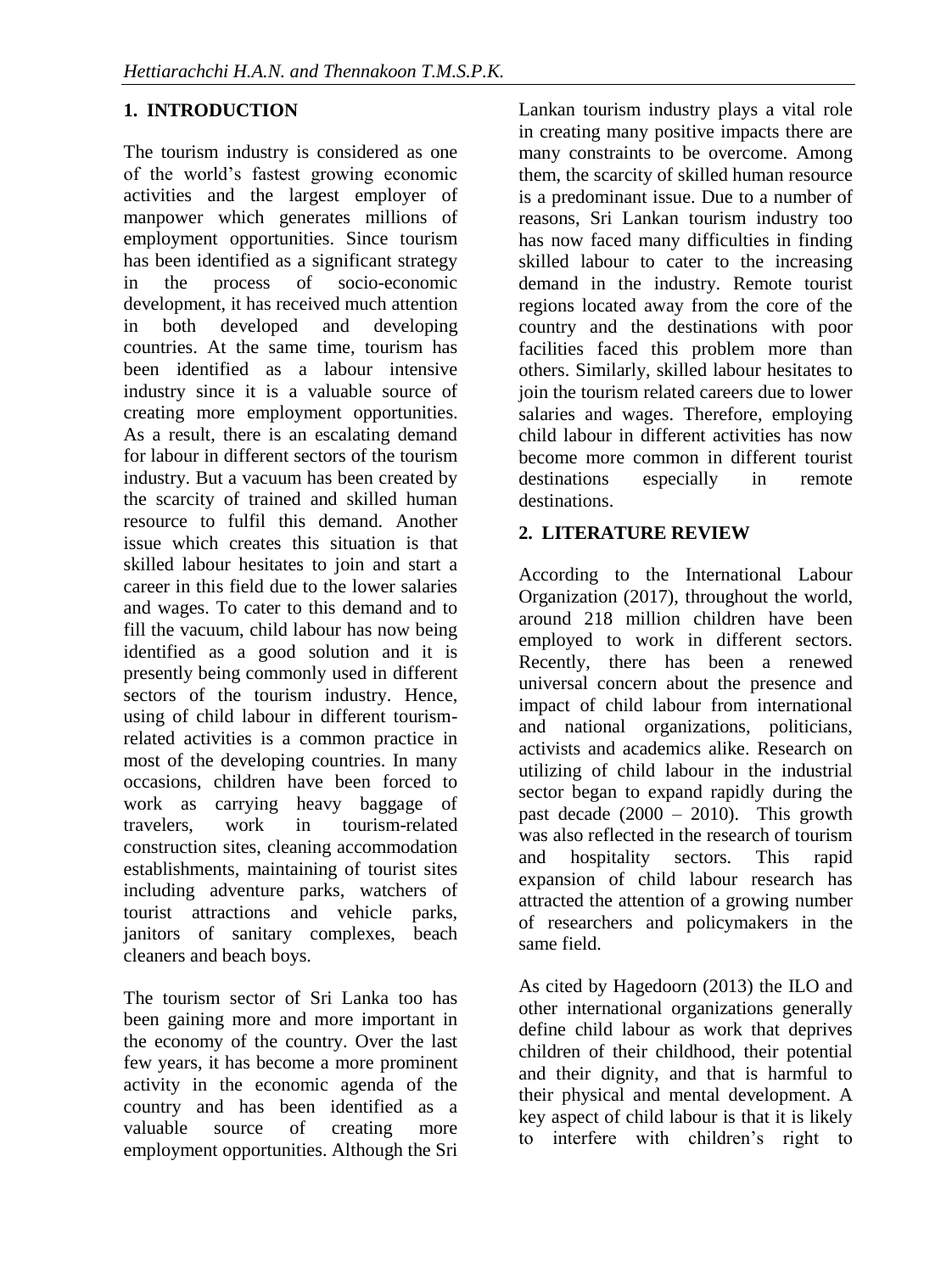education. Recent figures from the ILO show that 1 in 6 children work in different sectors. As much as 218 million children aged 5-17 are involved in child labour worldwide mainly in the Asia and the Pacific region and Sub Saharan Africa. However, child labour is also employed in industrialized countries.

Hagedoorn (2013) cited in his study that very little research has been done on child labour in tourism in the past. Further, he cited the work of Plüss (1999) who had conducted research and came to the conclusion that child labour in tourism is a very widespread phenomenon. Black (1995) traced the historical trend of child labour utilization in the world tourism industry and according to him 13 to 19 million children and youths under eighteen years of age are employed in the formal tourism industry worldwide. Child labour, therefore, counts for approximately 10% of the formal tourism labour market. As reveals by Maplecroft (2012) employing of child labour in the tourism industry is more common at the world's popular tourist destinations such as the Philippines, India, China, Vietnam, Indonesia and Brazil.

The study on the role of Employers' Associations in child labour elimination of International Labour Organization (2007) reveals that millions of children work in the tourism sector of India. This research critically examines the reasons why children work, the way that they are engaged in different activities, their socioeconomic and family background, the risks to a child working in the tourism sector, the role of the tourism industry employers and associations to mitigate this problem and the initiatives undertaken by the International Labour Organization, United Nations World Tourism Organization (UNWTO) and Government of India to address the problem.

Rao (2008) analyses the dimensions of child labour in India and the broad trends and multidimensional approaches to the problem of child labour. He further discusses the nature, magnitude, working conditions, causes and consequences and the position of child labour engaged in different regions of the country. He also reveals and analyses the socio-economic characteristics of child labour, their levels of earning, standards of living and impact on household income. Rao (2008) again states that child labour is a complex issue in the tourism industry in India. According to him, the workers between 6-8 years have to face many difficulties including hunger, humiliation, physical and sexual abuse which ultimately leads them to poverty, unemployment and illiteracy. Kanbargi (1991) in his book on Child labour in the Indian Sub-continent analyses the demographic trends of child labour and its relation to fertility, literacy and education. Further, various aspects of migrant child workers have been discussed and strategies suggested to eliminate the problem of child labour by Kannan (2001). He discusses the determinants and correlation of child labour in the context of liberalization and globalization. As cited by Sharma et al. (2012) Rajendran (1998) has conducted a pilot study on the migrant children working in the hotels and restaurants of Dindigul district of Tamil Nadu and reveals the nature of the work and the types of work they are engaged in. The studies on child labour reviewed above indicate that the plight of the working children has a close relation with certain aspects of individual capitalism. Das and Sing (2016) in their study of Socio-economic condition of child labour working in the hotel industry of Barak valley in Assam highlighted that the percentage contribution of child labourers for the tourism industry of Assam of India was 5.3. They further reveal that the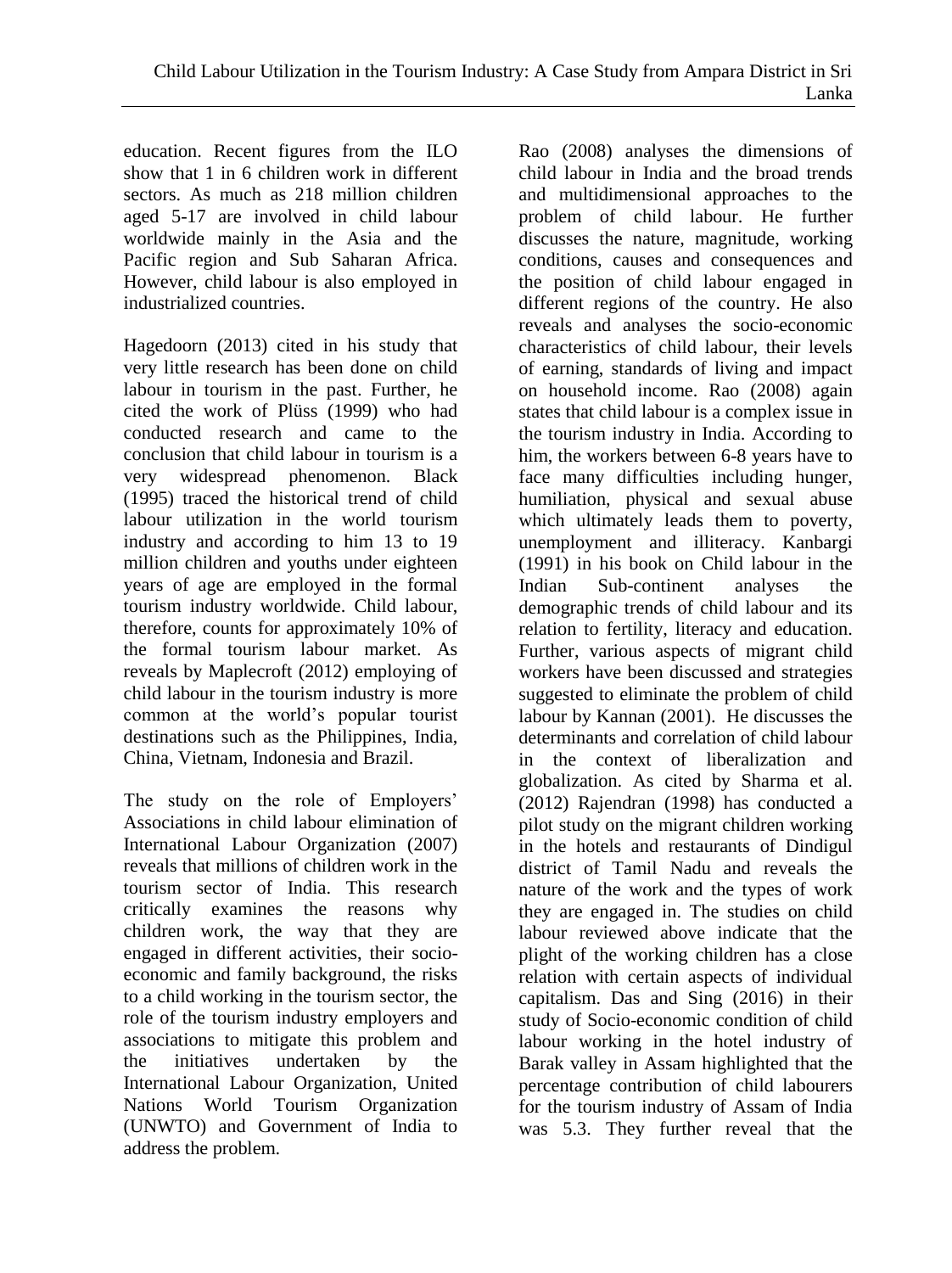sectorial contribution of child to the hotel and tourism sector together was 7.76%.

When the Sri Lankan situation in this regard is considered, there is a dearth of research which especially focuses on child labour utilization in the tourism industry. The Ministry of Labour Relations and Productivity Promotion (2010) has compiled a report on Sri Lanka's Road Map 2016 on the Worst Forms of Child Labour, under the aegis of the International Labour Organization which reveals the child labour utilization of various sectors including estate, fisheries and tourism. All the above studies focus at the need to understand the prevailing socio-economic situation and advocate a closer look into the deep roots in order to reveal the nature of the children's economic contribution. But the scarcity of research related to the different aspects of child labour utilization in the tourism industry creates a sound platform for multifaceted research. Therefore a research which focuses on the different dimensions of child labour utilization is timely and significant.

# **Objectives of the Study**

The main objective of this research was to study the nature of child labour in the tourism industry of the Ampara district in the Eastern Tourism region of Sri Lanka. The specific objectives of this research were to; study the socio-economic background of the children work in the tourism sector, identify the present nature of the child labour utilization, examine the extent and the types of child labour is utilized, investigate the reasons which made children to engage in the tourism-related jobs and analyze their contribution to the family in different ways and problems faced by the children engaged in the tourism-related employment.

# **3. METHODOLOGY**

The methodology of this study comprises a number of steps; a) a preliminary survey to select the study area, b) selection of the study area, c) a pilot survey to test the questionnaires, d) data collection and e) data analysis.

# **Selection of the Study Area**

A preliminary survey about the nature of the labour utilization in the tourism industry was initially conducted to select the study area. In this regard, two tourism regions including Colombo from the core and the Eastern from the periphery were concerned. Out of the surveyed, there is a booming development of the tourism industry in the Eastern tourism region. Due to this rapid development, there is now an escalating demand for labour from both formal and informal sectors. But, a vacuum has been created by the scarcity of skilled human resource to cater to the increasing demand. As an alternative to this issue, using child labour has now been identified as a good solution. Different facets of child labour utilizing of the region could be identified. The criteria used to select the study area were the present nature of tourism industry, nature of utilizing child labour, number of children employed in formal and informal employment, location of tourist attractions, location of accommodation establishments such as homestays and hotels, nature of wayside business and nature of tourismrelated informal activities. Based on the criteria, the Ampara district of Eastern tourism region was selected as the most suitable region for the analysis of the nature of utilizing child labour in the tourism industry of Sri Lanka. Within the district, Ulla, Panama North and Panama West Grama Niladhari Divisions in which the famous tourist attractions such as Ulla, Panama and Arugambay are located as well as numerous tourist hotels and homestay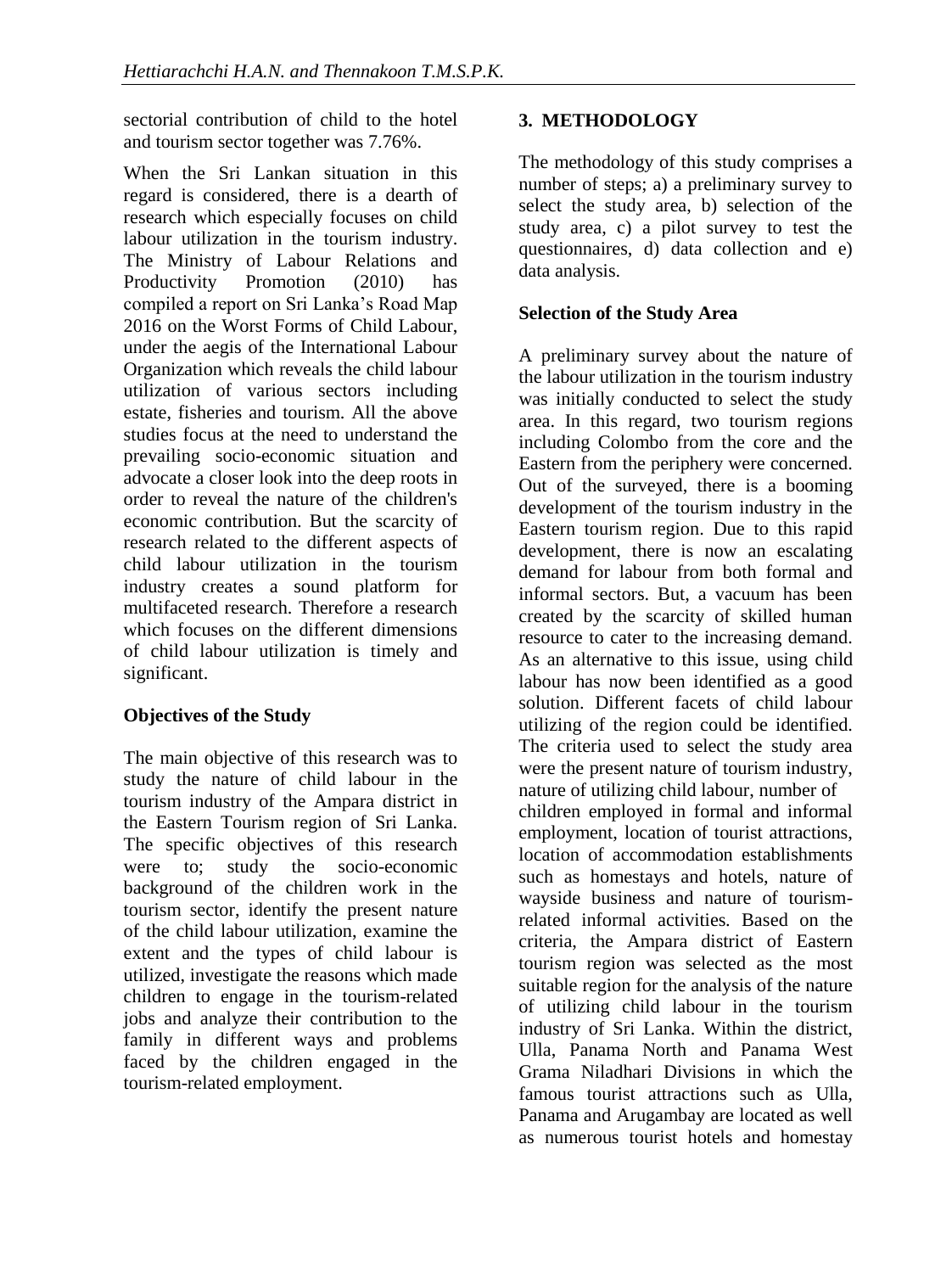accommodations were concentrated and child labour utilization was relatively high were selected to carry out the research.

#### **Selection of the Sample**

The judgment and purposive sampling methods were used to select a representative sample of both child workers and tourist establishments such as hotels, restaurants and homestay lodgings. After the preliminary survey, Ulla, Panama North and Panama West in Ampara district where child labour utilization is abundant were chosen as the main sites for the detailed study. The judgment sampling technique was used to select a) the respective GNDs and b) the hotels, restaurants and homestays. After that, 56 child workers were selected for applying the purposive sampling technique. When the sample was selected, the definition of child labour and the age limit (below 18 years) cited by Hagedoorn (2013) referring the International Labour Organization were considered. Both categories of the sample were selected depending on the willingness to respond. Accordingly, the total sample selected for the survey was 75, which comprised 56 child workers and 19 tourist establishments (Table 01).

**Table 1:**

| Category               | <b>Sample Size from Selected GND</b> |              |                    | <b>Total</b> |  |
|------------------------|--------------------------------------|--------------|--------------------|--------------|--|
|                        | Ulla                                 | Panama North | <b>Panama West</b> |              |  |
| Child workers          | 18                                   | 22           | 16                 | 56           |  |
| Tourist establishments | 06                                   | 08           | 05                 | 19           |  |
| <b>Total</b>           |                                      |              |                    | 75           |  |

**Source:** Field Survey, 2017-2018

## **Data Collection and Analysis**

The process of data collection of this study comprised two categories as primary and secondary data collection. In order to achieve the objectives of the study, both quantitative and qualitative methods were employed to collect primary data. In this regard, questionnaire, surveys, observations, interviews; both semistructured and in-depth, group discussions, case studies and event records were employed. Main sources of secondary data were books, journals and other secondary sources of information related to child labour utilizing in the tourism industry. This secondary data was critically reviewed and used to write the literature review of the study. Both qualitative and quantitative

analytical methods were employed to analyse the collected data. The data collected through the questionnaire survey were converted into percentages and collated in the form of tables, graphs and figures to make the data analysis and presentation meaningful. As quantitative analytical tools, simple statistical methods such as central tendency (mean, median and mode) were employed. Among the applied qualitative analytical methods, using photographs, ranking and summarizing the information, making the list of important facts and drawing visual displays are most prominent.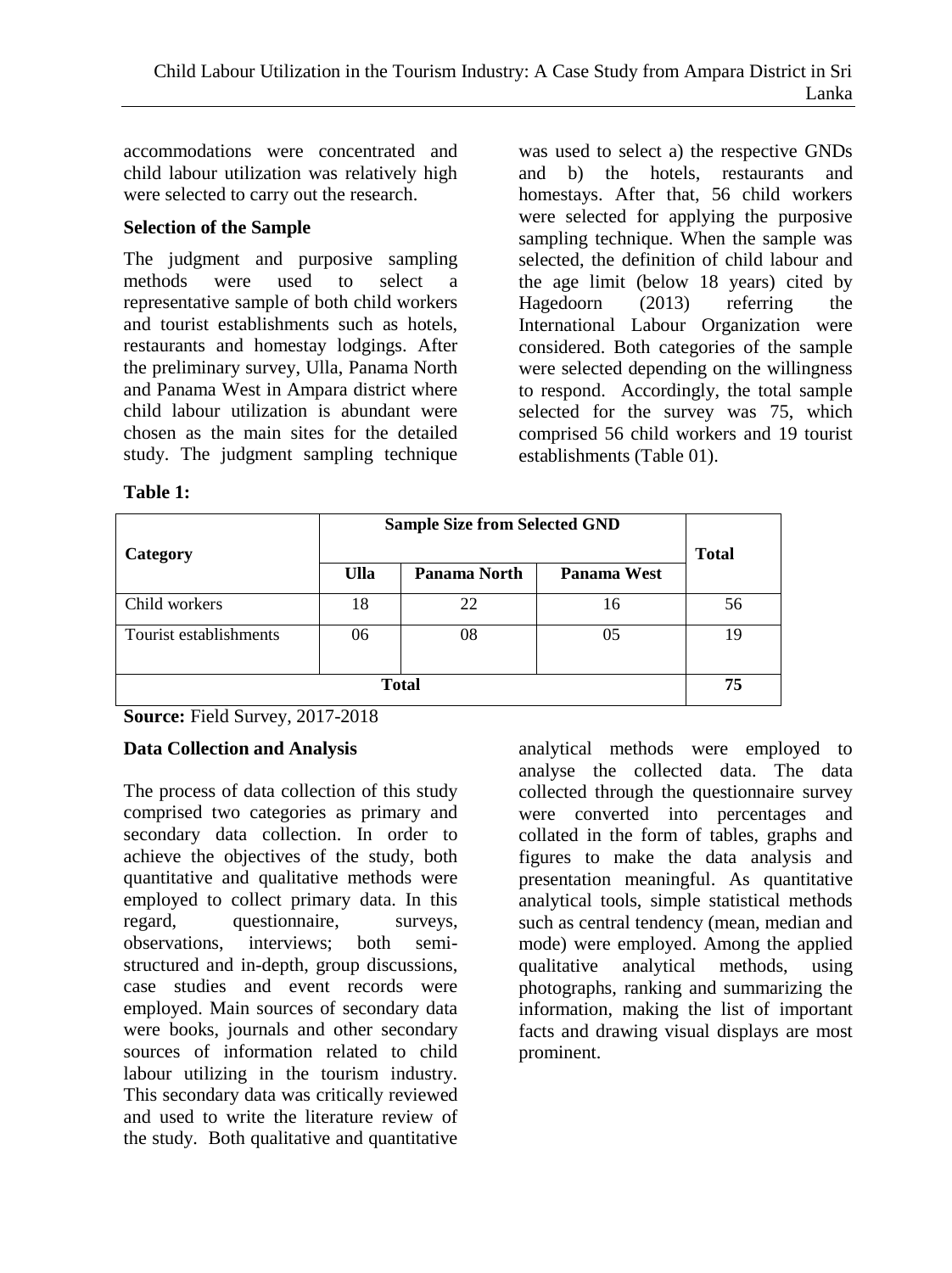## **4. RESULT AND DISCUSSION**

The utilization of child labour in the Ampara district of the Eastern tourism region could be discussed and analysed under several subheadings such as a) socioeconomic and family background of child workers, b) the existing nature and types of child labour utilization, c) reasons and purposes impact on the selection of an employment linked to tourism, d) place of work, e) salaries and wages f) the nature of spending the income and g) problems faced by child workers. When these multiple



sectors are critically examined, the nature of child labour utilization of the study area can clearly be analysed.

### **Characteristics of Gender, Age, Education, Socio-Economic and Family Background of Child Workers**

Different characteristics such as family background, age distribution, gender, level of education and nationality is considered to analysed the socio-economic background of child workers. According to the gender composition, it was not reported female child workers who engaged in any type of employment. It is a unique feature which has been formed due to a cultural reason. Tamil and Muslim communities are the prominent nationalities of all the selected research sites. Due to this reason, females either do not permit to work or hesitate to work in a field such as tourism.

As revealed by the field survey (2017- 2018), the respondents belonged to three nationalities viz. Sinhala, Muslim and Tamil where Tamil outnumbered Sinhala and Muslim. Only 28.0% (16 children) and 17.85% (10 children) out of the total of 56 represent Sinhalese and Muslims respectively.

Age is one of the most important characteristics in understanding the nature of child labour and the particular problems. In the detailed analysis, it could be noticed that the majority of the children (43) were between the age groups of 15 to 17 years. There are only 12 who are older than 17 years. Only one (01) belongs to the age below15 years.

The educational background of the respondents is another important criterion should be taken into consideration in the analysis of child labour utilization. Figure 01 indicates the level of education of the child labours engages in the tourism-related employment of the study area.

**Figure 1:** Level of Education of the Child **Workers Source:** Field Survey, 2017-2018.

A significant proportion that is 37.5% (21) of child workers had studied up to the Ordinary Level. The number of respondents who are illiterate is only 3.6% (02). A considerable percentage of children (19.6) was just functionally literate and studied up to grade 05. Only 23.2% (13 children) have studied up to the level of grade 08 to 10. The percentage of child workers who have studied either up to grade 05, 06 or 07 is 16.1%. The level of education of the respondents has reported at the date/s where the field survey was carried out.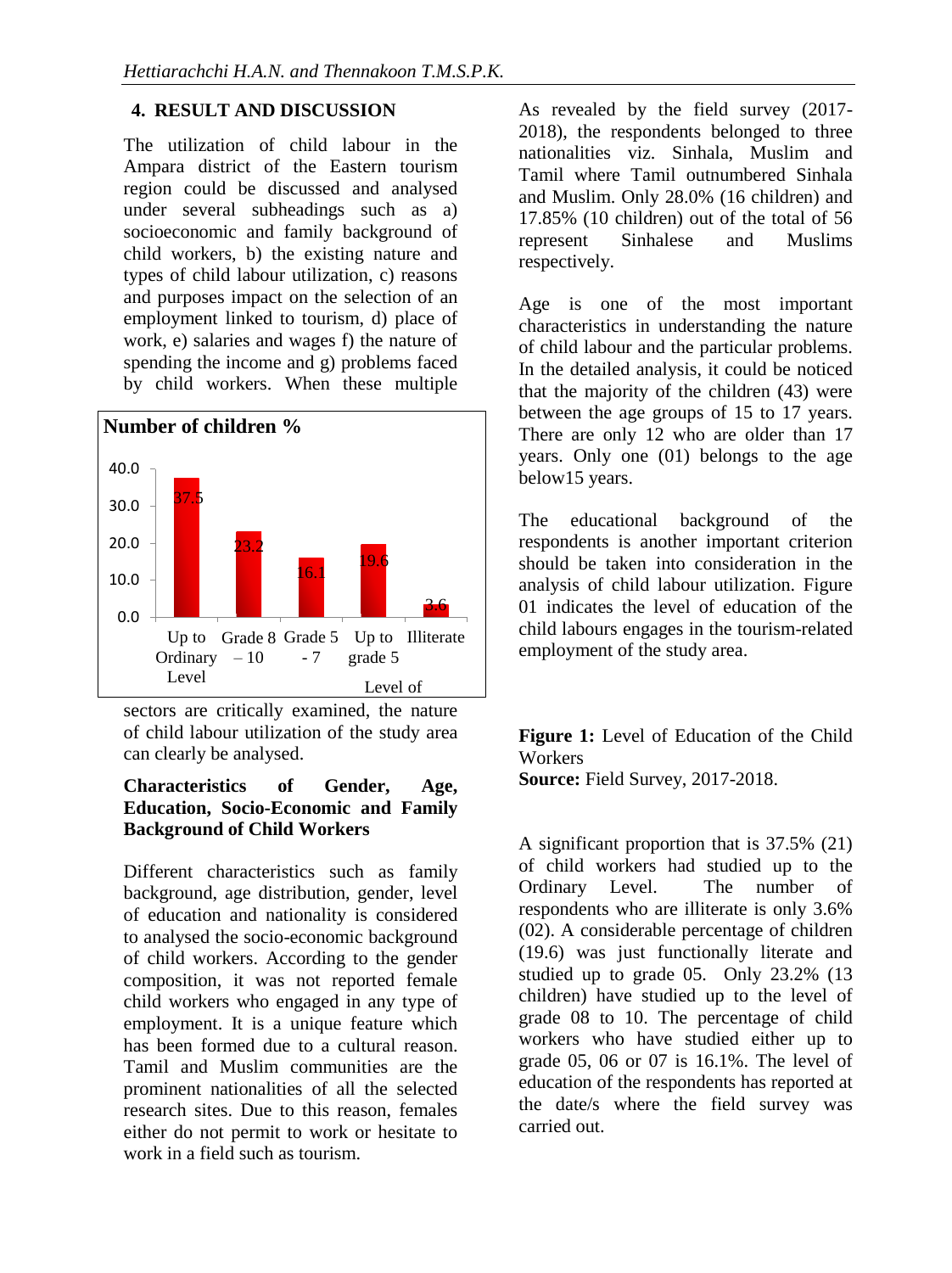The background of the family in which a person lives has immense importance in deciding the reason/s to join him or her to a particular job before reaching due age. Hence the family background of the child workers was considered as a main criterion to analysis the child labour utilization of the study area. It was evident from the field survey (2017-2018), a large majority of the children (85 percent) were from nuclear families where they live with both further, mother and other family members. The rest (15 percent) are either from matriarchal or patriarchal families where they live either only with mother or father and family members. This background shows an increasing trend and a link between the selections of a job in the tourism field which is the most abundant industry in the study area.

## **The Existing Nature and Types of Child Labour Utilization**

Child workers of the study area are being employed in a wide variety of activities such as baggage carriers of travellers, assistants to masons in tourism-related construction sites, helpers of recreational activities such as windsurfing, scuba diving, janitors of accommodation establishments , watchers of tourist attractions and vehicle parks, janitors and sanitary labours of sanitary complexes in and around tourist sites, beach cleaners, assistants of tourist vehicles, assistants of vehicle repairing centers or garages,

sellers of agricultural produce, handicrafts, fancy goods, processors and sellers of wayside food stalls, brokers of accommodation suppliers, beach boys, sellers of worship and votive items at places of worship and others as communication staff (Table 02).

| Rank         | <b>Type of Employment</b>                           | <b>Number</b> | Percentage |
|--------------|-----------------------------------------------------|---------------|------------|
| 01.          | Helpers of recreational activities                  | 07            | 12.5       |
| 02.          | Janitors of accommodation establishments            | 06            | 10.7       |
| 03.          | Processers and sellers of wayside food stalls       | 06            | 10.7       |
| 04.          | Assistants in construction sites                    | 05            | 9.2        |
| 05.          | Baggage carriers or bellboys                        | 04            | 7.1        |
| 06.          | Assistants of tourist vehicles                      | 04            | 7.1        |
| 07.          | Brokers of accommodation suppliers                  | 04            | 7.1        |
| 08.          | Communication staff                                 | 04            | 7.1        |
| 09.          | Watchers of tourist attractions and vehicle parks   | 03            | 5.4        |
| 10.          | Janitors and sanitary labours of sanitary complexes | 03            | 5.4        |
| 11.          | Beach boys                                          | 03            | 5.3        |
| 12.          | <b>Beach cleaners</b>                               | 02            | 3.5        |
| 13.          | Sellers of agricultural products                    | 02            | 3.5        |
| 14.          | Sellers of worship and votive items                 | 02            | 3.5        |
| 15.          | Assistants of tourist vehicle repairing centers     | 01            | 1.8        |
| <b>Total</b> |                                                     | 56            | 100        |

**Table 2:** Types of Child Labour Utilization

**Source:** Field Survey, 2017-2018.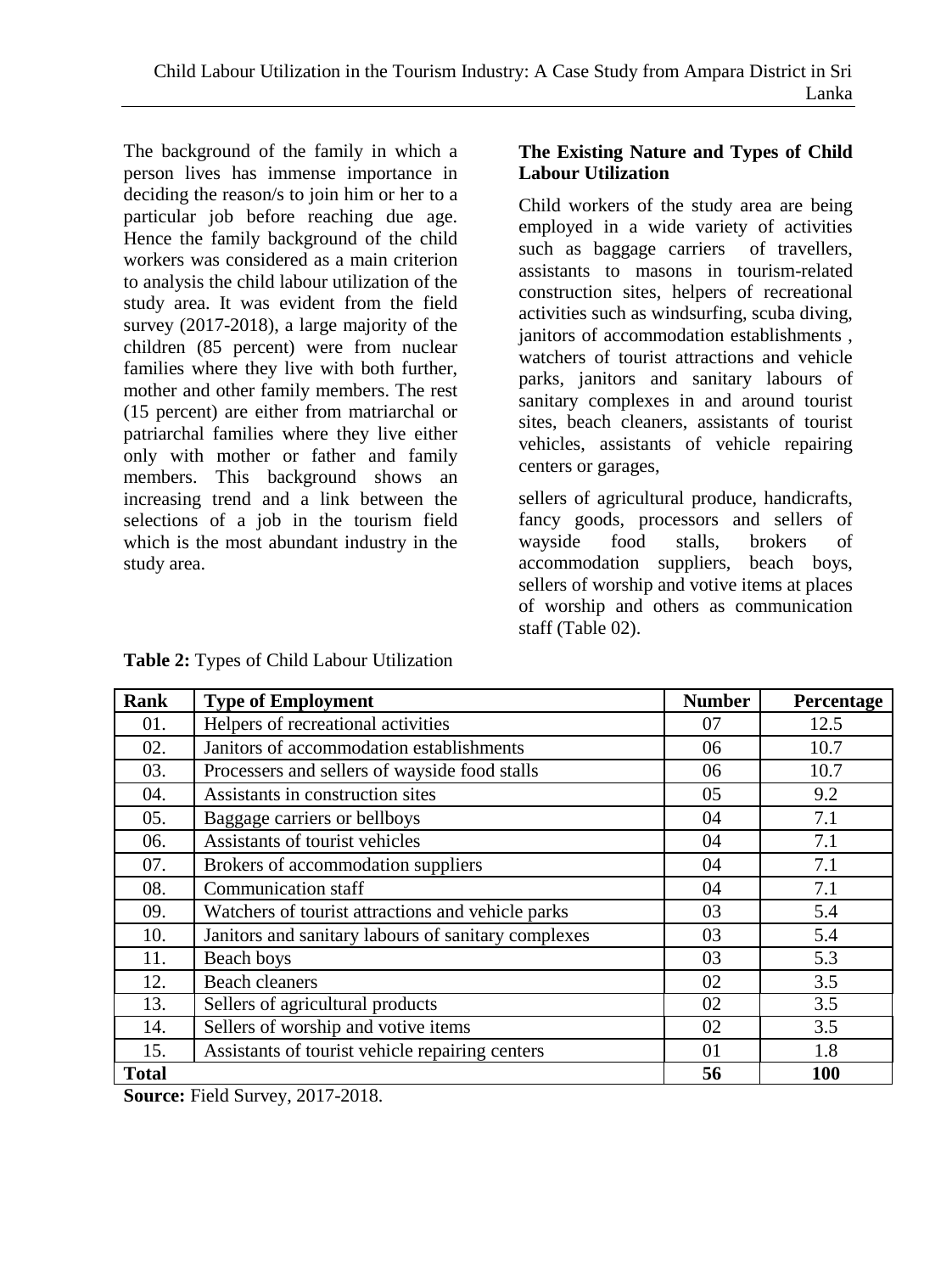The field survey reveals that a total of 56 child workers have been employed in different tourism related employment. As depicted in Table 02, an individual majority of 12.5% have been employed as helpers of recreational activities while the lowest individual number (01) is employed as assistants to tourist vehicle repairing centers. When the different activities are categorized and analysed in detail, it is clearly evident that the most common form of utilizing child labour in the study area is as sellers of different items including sellers of worship and votive items (02), sellers of wayside food stalls (06) and sellers of agricultural products (02) which makes a total of 10. Apart from this, a total number of 09 children work as janitors of accommodation establishments (06) and janitors and sanitary labours of sanitary complexes (03) in and around tourist destinations. In addition to the above, working as assistants in construction sites (05), assistants of tourist vehicles (04), working as informal workers (04), brokers of accommodation suppliers (04), bellboys (04) and watchers of tourist attractions and vehicle parks (03) are noticeable forms of employing children in tourism-related jobs in the study area. Further, the observations during the field survey revealed that there is number of children who have been employed as outside workers as the assistant in tourism-related construction sites and vehicle parks (Figure 02).

**Figure 2:** Common Forms of Employing Children as Outside Workers





**Source:** Field Survey, 2017-2018.

When the nature of employment is taken into consideration, it could be noticed that they are mainly engaged as part-time workers especially on weekends, holydays and evenings. The number of children who work on a permanent basis is not significant (Figure 03).

**Figure 3**: Nature of Employments of Child **Workers** 



**Source:** Field Survey, 2017-2018.

As depicted in Figure 03, as much as 24 children (42.9%) are employed in different tourism-related employment on weekends and holidays, whereas 32.1 percent (18 children) are employed in evenings. It can be concluded that the majority of children work while schooling. Children who work on weekdays (08) and on a full-time basis (06) had either sat for the Ordinary Level examination or school leave.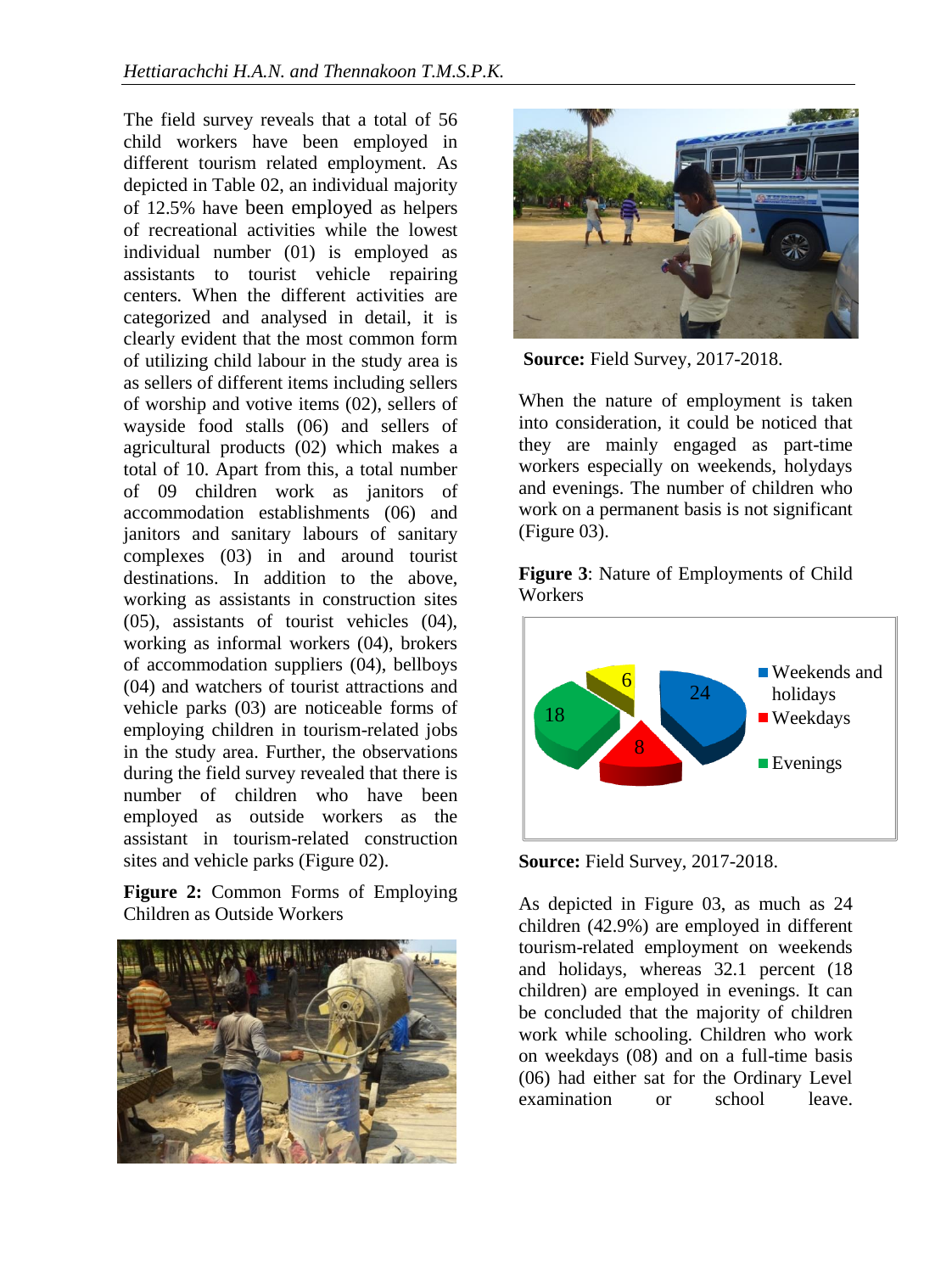#### **Reasons for the Selection of an employment in the Tourism Sector**

When the different reasons which impact on the selection of employment linked to tourism are considered, it was observed that 14 had selected to work in a tourism-related establishment, in and around tourist attractions, beach or at the wayside on fulltime or on part-time. They have been motivated by the reasons such as personal attitudes including readiness to find out a job. Eleven (11) children have chosen to work due to the economic burdens or hardships at homes. In addition, 08 child workers have decided to work in this field due to the ease of earning money quickly. In the same way, 07 children have initiated employment in this field as pressure from the parents while 04 have selected to work on the influence of friends and colleagues. Seven (07) child labours that have been motivated by other reasons such as the lucrativeness of the tourism industry, the wish of mingling with tourists etc. (Table 03).

**Table 3:** Reasons Impact on the Selection of an Employment Linked to Tourism

| <b>Reason</b>                                | <b>Number Child Workers</b> |            |  |
|----------------------------------------------|-----------------------------|------------|--|
|                                              | <b>Number</b>               | Percentage |  |
| The economic burden at home                  | 11                          | 19.6       |  |
| Pressure from the parents                    | 07                          | 12.5       |  |
| Readiness to find out a job                  | 14                          | 25.0       |  |
| Willingness to engage in the family business | 05                          | 8.9        |  |
| Influence of friends and colleagues          | 04                          | 7.1        |  |
| Need to earn money for personal use.         | 08                          | 14.3       |  |
| Other                                        | 07                          | 12.5       |  |
| <b>Total</b>                                 | 56                          | 100.0      |  |

**Source:** Field Survey, 2017-2018

#### **Places of Work**

When the different places of work of the child workers of the study area are considered, a few important facts can be discerned. As indicated in Figure 04, the highest number (28) of children works at the beach area and its vicinity. This is due to the fact that of that the majority of child workers serve as helpers of recreational activities such as windsurfers and scuba divers at Arugambay, Ulla and Panama beach areas and or as beach cleaners and beach boys. In addition to this, 26.8% (15 children) have been working in and around tourist hotels and other attractions that are

located at the Eastern coastal belt of the Ampara district. Arugambay, one of the best-surfing destinations in the world provides an excellent example as the most places where the child workers can be seen. And also they have purposely selected to work at Argambay area since they could earn a reasonable lump sum during the international surfing competition which is annually being held. The Eastern coastal region of the study area is more famous for different types of restaurants, accommodation establishments including homestay lodgings and small hotels. The majority of these hotels and homestays are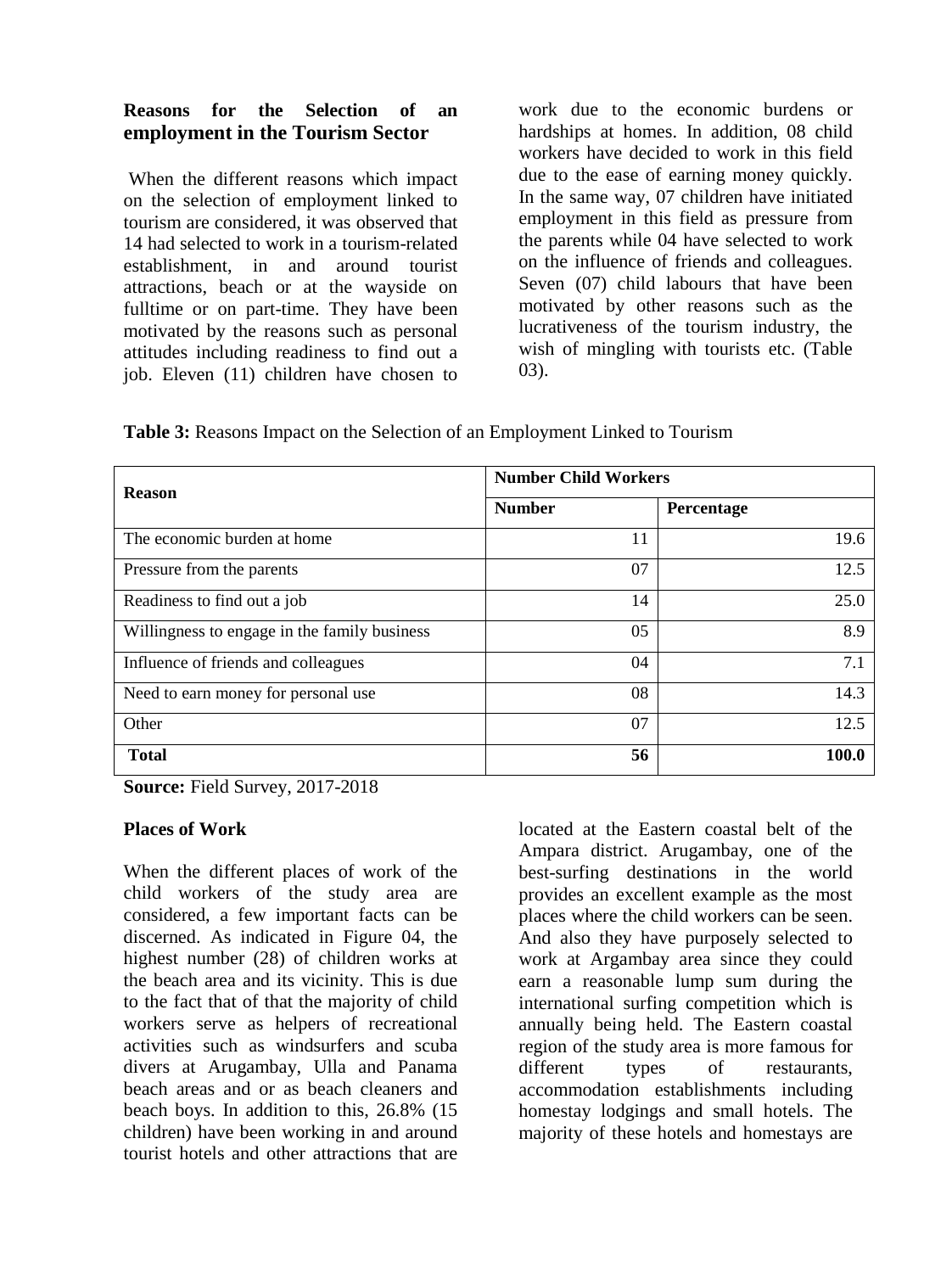operated as family businesses. As a result of this, 10 child workers work in hotels, restaurants or homestays. Eight children (08) work as wayside hawkers.

**Figure 04 –** Place of Work of Child Labours



**Source:** Field Survey, 2017-2018.

#### **Salaries and Wages**

When the child labour utilization of the tourism industry is taken into consideration, it is important to inquire about the salaries and wages of them. As a whole, the monthly income levels of these child workers range between Rs. 3,000 to 15,000. The income details of the child workers are shown in Table 04.

**Table 04 -** Salaries and Wages of Child **Workers** 

|                                | <b>Child Workers</b> |            |
|--------------------------------|----------------------|------------|
| <b>Monthly Income</b><br>(Rs.) | <b>Number</b>        | Percentage |
| Less than $3,000$              | 15                   | 26.8       |
| $3,000 - 6,000$                | 23                   | 41.1       |
| $6,000 - 9,000$                | 08                   | 14.3       |
| $9,000 - 12,000$               | 04                   | 7.1        |
| $12,000 - 15,000$              | 04                   | 7.1        |
| More than $15,000$             | 02                   | 3.6        |
| <b>Total</b>                   | 56                   | 100.0      |

**Source:** Field Survey, 2017-2018.

As depicted in Table 04, only 02 children earned more than Rs. 15,000 for a month while 04 have been able to earn a monthly income which falls into the category of Rs.  $12,000 - 15,000$ . They are the employees in hotel and accommodation establishments who work on full time basis. There are only 04 child workers who earn between Rs. 9,000 to 12,000. This group works either on a fulltime basis or during weekends. The highest number of child workers (23) earns an income of Rs.  $3,000 - 6,000$ . Children who have been employed on part-time in evenings of the week belong to this income range. Out of the total 56 child workers, 15 persons who work in evenings had been able to earn less than Rs. 3,000.

### **The Nature of Expenditure**

Child workers of the study area spend the income in different ways. As depicted in Table 05, out of the total of 56 child workers, 26 (46.4) spend their income to buy daily needs of the family. As much as 23.2% (13) of the child workers contribute for the family furtherance and spend the income to built a new house or for the renovation of existing one and purchasing household items, electrical items including televisions, refrigerators, tape recorders etc. There are 12 children who have purchased pen and papers for their education. Allocation of the income for saving is the main mode of expending the income of 03 children. The number of child workers who spend their earnings on pleasure activities such as watching musical shows, attending carnivals, going on trips etc. is only 02.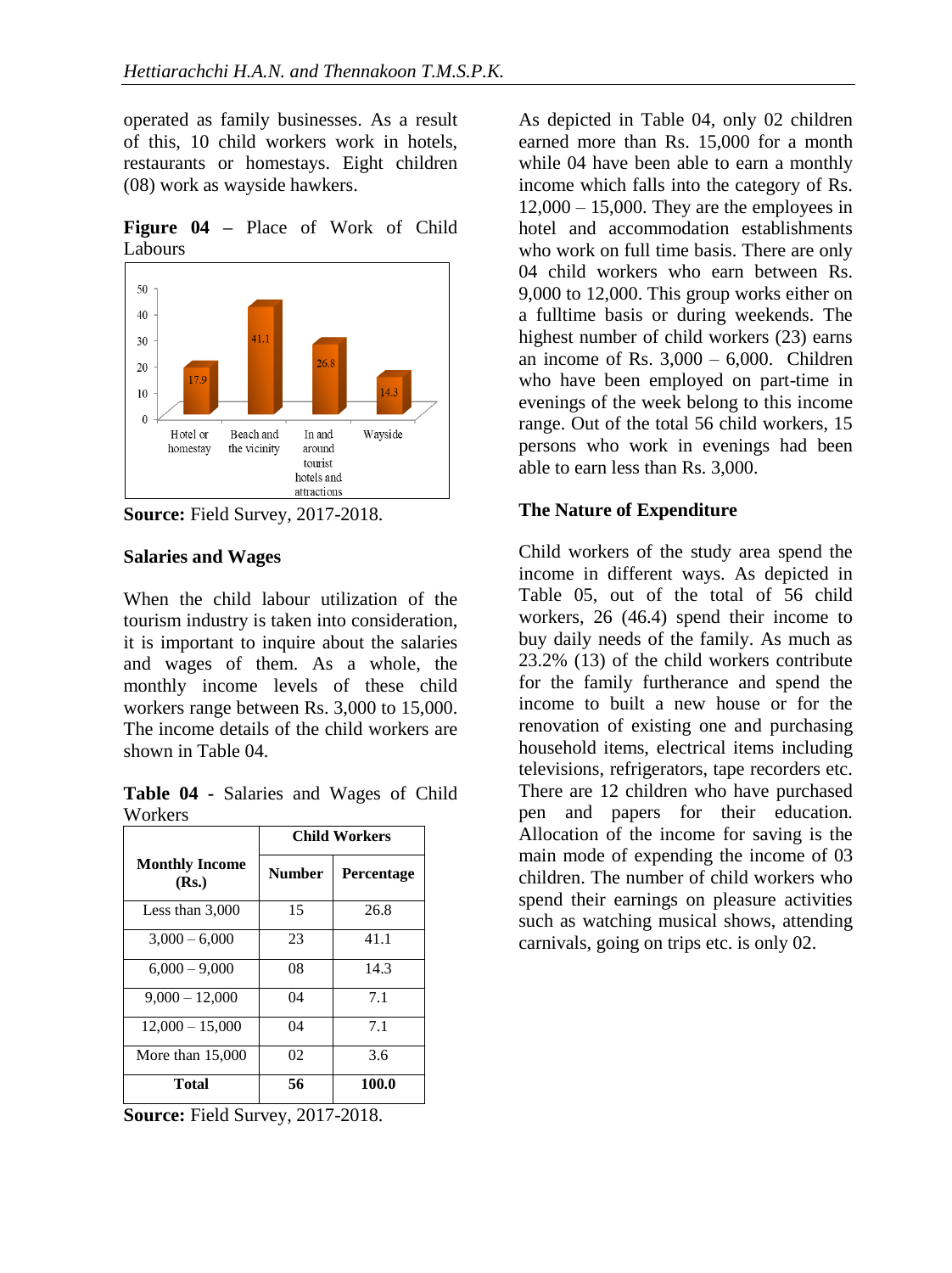| <b>Nature of Expenditure</b>               | <b>Number</b> | Percentage |
|--------------------------------------------|---------------|------------|
| Purchasing daily<br>needs<br>of the family | 26            | 46.4       |
| Spending<br>family<br>on<br>furtherance    | 13            | 23.2       |
| Buying pen and papers<br>for education     | 12            | 21.4       |
| Savings                                    | 03            | 5.4        |
| Other                                      | 02            | 3.6        |
| <b>Total</b>                               | 16            | 100.0      |

**Table 05 –** Nature and Purposes of Expenditure

Source: Field Survey, 2017-2018.

#### **Problems Faced by Child Workers**

Even though tourism-related employment opportunities of the study area has contributed to the betterment of the children in the region, many negative impacts can be observed. Owing to the various facts, children of Ampara district who have been employed in different employments have faced several difficulties and problems. In an overall concern, these problems could be categorized into several groups. The main problematic issue in this regard is employing children is against the labour law of the country. Owing to this reason, they always work with consternation and this was considered by their employers as an advantage to pay lower salaries and wages without EPF or ETF. As a result, child workers are not paid a fair salary. All most all children (56) included in the sample face this problem severely. Sometimes, they have to work long working hours such as 10 to 12 for a less daily payment. This problematic issue too is a common to all child workers of the study area. On the other hand, they work in insecure working environments where they are vulnerable to exploitation even

physically, mentally and sexually. At the same time, there is a risk of being exposed to drugs and alcohol.

#### **5. CONCLUSION**

As discussed above, it is clear that the utilization of child labour in the tourism industry of Ampara district has many facets. Some of the children of this region are being employed in formal and informal sectors such as baggage carriers, construction assistants, helpers of recreational activities, janitors, watchers, labours, beach cleaners and beach boys and sellers of different items. A critical examination of child workers revealed that no female child workers engaged in any type of employment which is due to a cultural reason. Male workers belonged to all three nationalities viz. Sinhala, Muslims and Tamil where Tamil auto numbered others. All the children employed in different employments are in the age range between 15 to 17. Their educational background differs from literate level up to the maximum of Ordinary Level. Though there is a wide array of employment in which the children of the region are employed, the most common form of utilizing child labour in the study area is as sellers of different items including sellers of worship and votive items. Apart from, many have been employed as collaborators or helpers of the recreational sector. It is due to the fact that, the most common tourist activities of this region are associated with beach and sea-based recreational activities. In many of the occasions, the children of the study area are employed in different jobs on a part-time basis. Different reasons including the economic burdens at home, compelling of the parents, personal decision and willingness, the influence of friends and colleagues and readiness to earn money have been impacted to initiate a job in the